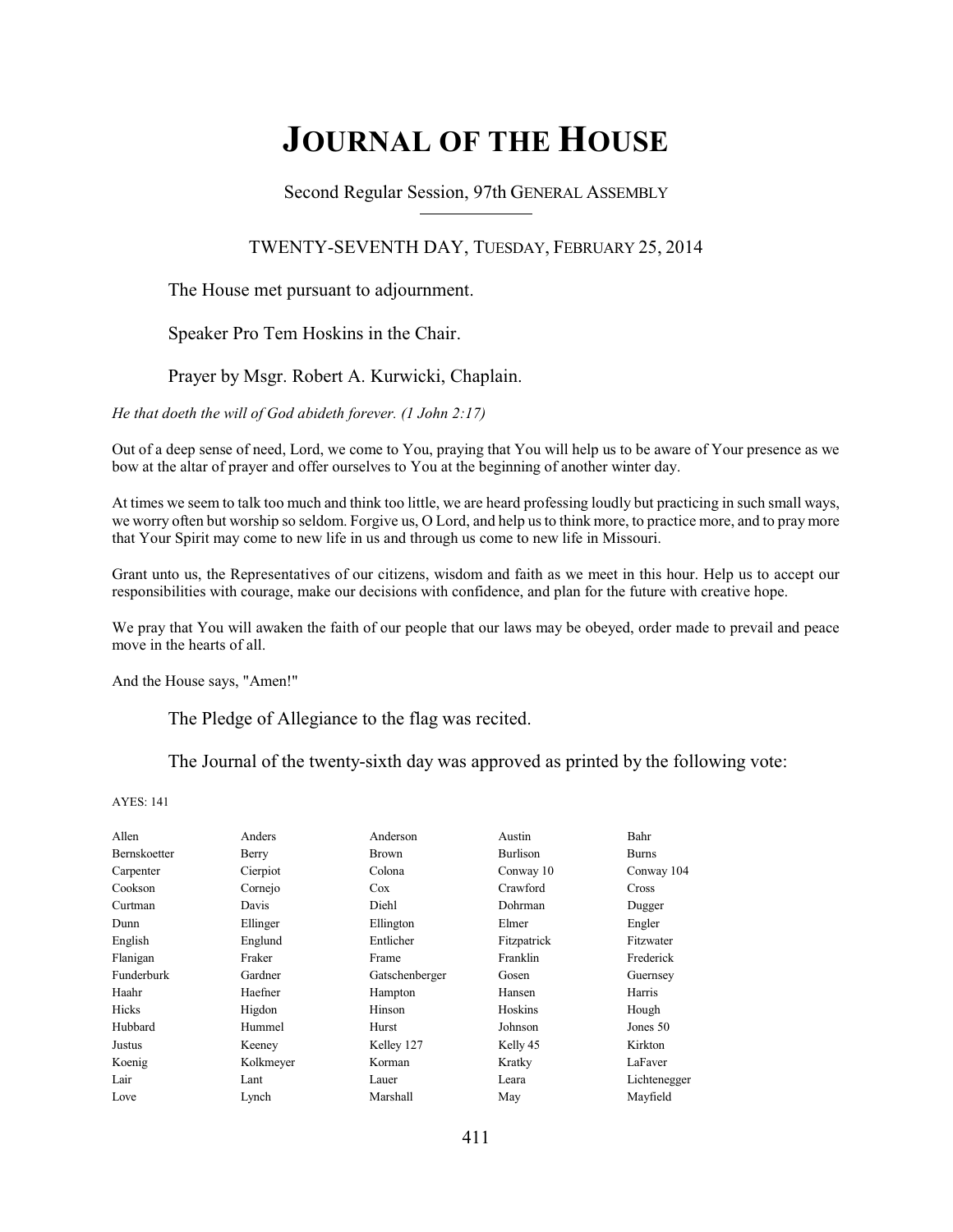| McCaherty  | McCann Beatty      | McDonald  | McGaugh            | McKenna    |
|------------|--------------------|-----------|--------------------|------------|
| McManus    | McNeil             | Meredith  | Messenger          | Miller     |
| Mims       | Mitten             | Molendorp | Montecillo         | Moon       |
| Morgan     | Morris             | Muntzel   | Neely              | Neth       |
| Newman     | <b>Nichols</b>     | Norr      | Otto               | Pace       |
| Parkinson  | Peters             | Pfautsch  | Pierson            | Pogue      |
| Redmon     | Reiboldt           | Remole    | Rhoads             | Richardson |
| Riddle     | Rizzo              | Roorda    | Rowden             | Rowland    |
| Runions    | <b>Scharnhorst</b> | Schatz    | Schieffer          | Schupp     |
| Shull      | Solon              | Sommer    | <b>Stream</b>      | Swan       |
| Swearingen | Thomson            | Torpey    | <b>Walton Gray</b> | White      |
| Wieland    | Wilson             | Wood      | Wright             | Zerr       |

NOES: 000

Mr. Speaker

PRESENT: 000

#### ABSENT WITH LEAVE: 019

| <b>Barnes</b> | Black     | <b>Brattin</b> | Butler   | Curtis   |
|---------------|-----------|----------------|----------|----------|
| Gannon        | Grisamore | Hodges         | Houghton | Phillips |
| Pike          | Rehder    | Ross           | Schieber | Shumake  |
| Smith         | Spencer   | Walker         | Webber   |          |

VACANCIES: 003

#### **HOUSE COURTESY RESOLUTIONS OFFERED AND ISSUED**

House Resolution No. 664 through House Resolution No. 681

#### **HOUSE CONCURRENT RESOLUTION**

Representative Phillips, et al., offered House Concurrent Resolution No. 38.

### **SECOND READING OF HOUSE BILL - APPROPRIATIONS**

The following House Bill was read the second time:

**HB 2020**, relating to appropriations for capital improvements.

#### **SECOND READING OF HOUSE BILLS**

The following House Bills were read the second time:

**HB 1968**, relating to health organizations.

**HB 1969**, relating to MO HealthNet coverage.

**HB 1970**, relating to the establishment of a supplemental nutrition assistance pilot program.

**HB 1971**, relating to the Rosa Parks Observance Day Commission.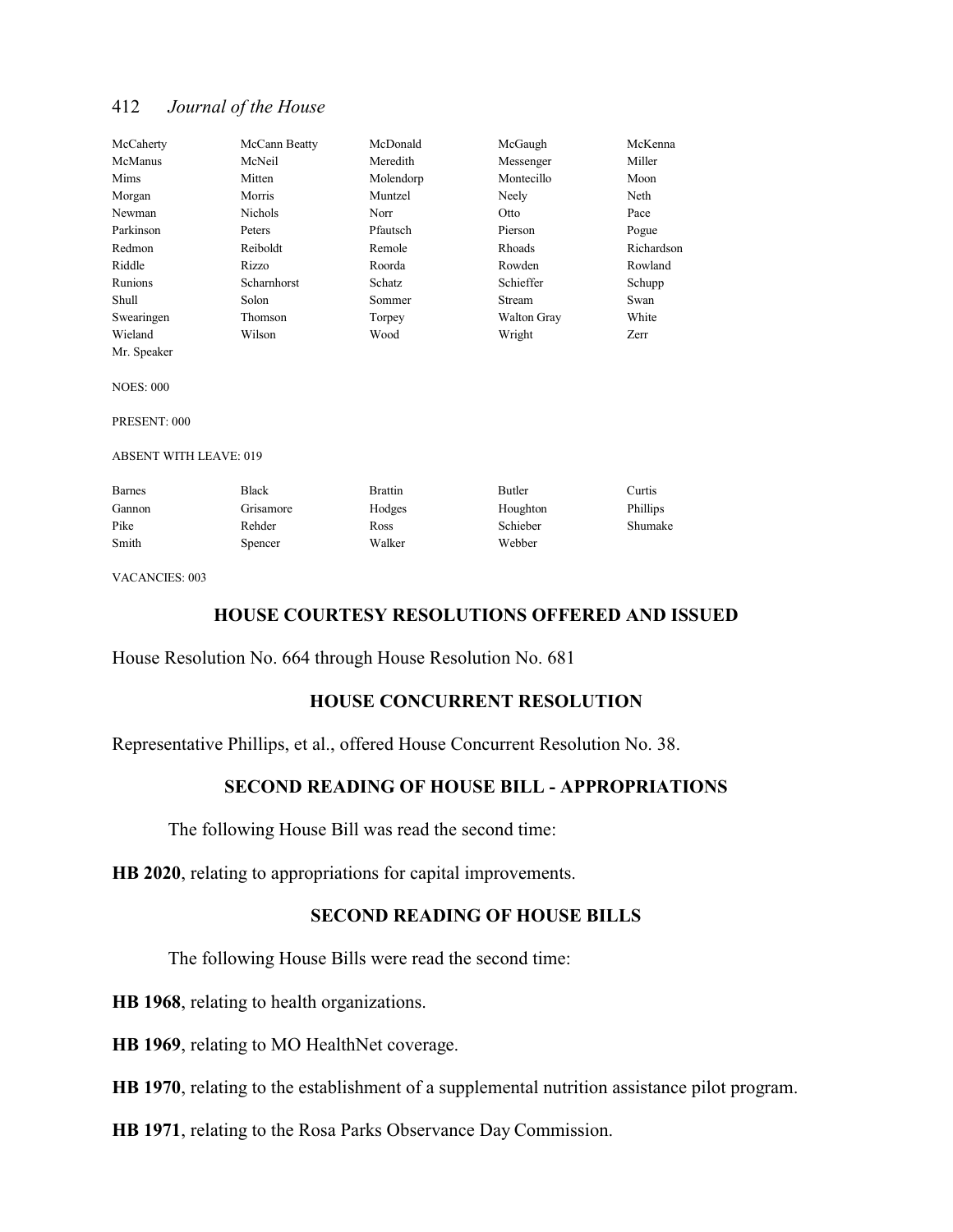**HB 1972**, relating to medical assistance.

**HB 1973**, relating to the Joint Committee on Legislative Research.

**HB 1974**, relating to the transfer of college credits.

**HB 1975**, relating to provider insurance reform.

**HB 1976**, relating to automated traffic enforcement systems.

**HB 1977**, relating to conspiracy to commit murder.

**HB 1978**, relating to radiation monitoring.

**HB 1979**, relating to public holidays.

#### **PERFECTION OF HOUSE BILLS**

**HB 1092**, relating to child abuse investigations, was taken up by Representative Lant.

On motion of Representative Lant, **HB 1092** was ordered perfected and printed.

#### **PERFECTION OF HOUSE JOINT RESOLUTIONS**

**HCS HJR 47**, relating to elections, was taken up by Representative Cox.

Representative Ellington offered **House Amendment No. 1**.

Representative Austin raised a point of order that **House Amendment No. 1** is not germane and goes beyond the scope of the bill.

The Chair ruled the point of order well taken.

Representative Diehl moved the previous question.

Which motion was adopted by the following vote:

| Allen        | Anderson       | Austin       | Bahr        | <b>Barnes</b> |
|--------------|----------------|--------------|-------------|---------------|
| Bernskoetter | Berry          | <b>Brown</b> | Burlison    | Cierpiot      |
| Conway 104   | Cookson        | Cornejo      | <b>Cox</b>  | Crawford      |
| Cross        | Curtman        | Davis        | Diehl       | Dohrman       |
| Dugger       | Engler         | Entlicher    | Fitzpatrick | Fitzwater     |
| Flanigan     | Fraker         | Franklin     | Frederick   | Funderburk    |
| Gannon       | Gatschenberger | Gosen        | Haahr       | Haefner       |
| Hansen       | Hicks          | Higdon       | Hinson      | Hoskins       |
| Hough        | Houghton       | Hurst        | Johnson     | Jones 50      |
| Justus       | Keeney         | Koenig       | Kolkmeyer   | Korman        |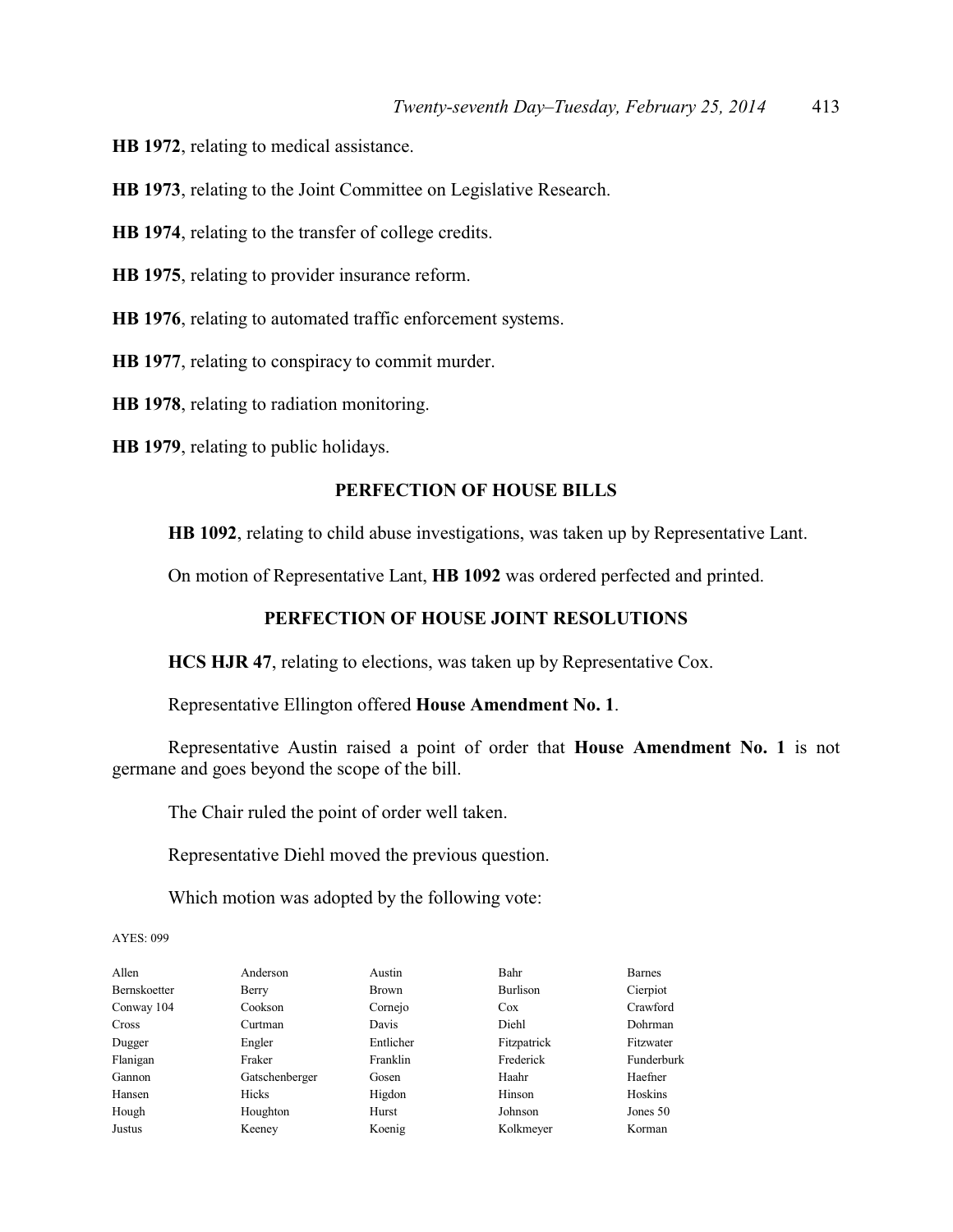| Lair                          | Lant         | Lauer        | Leara         | Lichtenegger  |
|-------------------------------|--------------|--------------|---------------|---------------|
| Love                          | Lynch        | Marshall     | McCaherty     | Messenger     |
| Miller                        | Molendorp    | Moon         | Morris        | Muntzel       |
| Neely                         | Neth         | Parkinson    | Pfautsch      | Pike          |
| Pogue                         | Redmon       | Rehder       | Reiboldt      | Remole        |
| Rhoads                        | Richardson   | Riddle       | Ross          | Rowden        |
| Rowland                       | Scharnhorst  | Schatz       | Shull         | Shumake       |
| Solon                         | Sommer       | Spencer      | Stream        | Swan          |
| Thomson                       | Torpey       | Walker       | White         | Wieland       |
| Wilson                        | Wood         | <b>Zerr</b>  | Mr. Speaker   |               |
| <b>NOES: 051</b>              |              |              |               |               |
| Anders                        | <b>Black</b> | <b>Burns</b> | <b>Butler</b> | Carpenter     |
| Colona                        | Conway 10    | Curtis       | Dunn          | Ellinger      |
| Ellington                     | English      | Englund      | Frame         | Gardner       |
| Harris                        | Hubbard      | Hummel       | Kelly 45      | Kirkton       |
| Kratky                        | LaFaver      | May          | Mayfield      | McCann Beatty |
| McDonald                      | McKenna      | McManus      | McNeil        | Meredith      |
| <b>Mims</b>                   | Mitten       | Montecillo   | Morgan        | Newman        |
| <b>Nichols</b>                | Norr         | Otto         | Pace          | Peters        |
| Pierson                       | <b>Rizzo</b> | Roorda       | Runions       | Schieffer     |
| Schupp                        | Smith        | Swearingen   | Walton Gray   | Webber        |
| Wright                        |              |              |               |               |
| PRESENT: 000                  |              |              |               |               |
| <b>ABSENT WITH LEAVE: 010</b> |              |              |               |               |
| <b>Brattin</b>                | Elmer        | Grisamore    | Guernsey      | Hampton       |
| Hodges                        | Kelley 127   | McGaugh      | Phillips      | Schieber      |

VACANCIES: 003

## On motion of Representative Cox, **HCS HJR 47** was adopted by the following vote:

| Allen        | Anderson       | Austin       | Bahr         | <b>Barnes</b> |
|--------------|----------------|--------------|--------------|---------------|
| Bernskoetter | Berry          | <b>Brown</b> | Burlison     | Cierpiot      |
| Conway 104   | Cookson        | Cornejo      | Cox          | Crawford      |
| Cross        | Curtman        | Davis        | Diehl        | Dohrman       |
| Dugger       | Engler         | Entlicher    | Fitzpatrick  | Fitzwater     |
| Flanigan     | Fraker         | Franklin     | Frederick    | Funderburk    |
| Gannon       | Gatschenberger | Gosen        | Guernsey     | Haahr         |
| Haefner      | Hampton        | Hansen       | <b>Hicks</b> | Higdon        |
| Hinson       | Hoskins        | Hough        | Houghton     | Hurst         |
| Johnson      | Jones 50       | Justus       | Keeney       | Kelley 127    |
| Koenig       | Kolkmeyer      | Korman       | Lair         | Lant          |
| Lauer        | Leara          | Lichtenegger | Love         | Lynch         |
| Marshall     | McCaherty      | Messenger    | Miller       | Molendorp     |
| Moon         | Morris         | Muntzel      | Neely        | Neth          |
| Parkinson    | Pfautsch       | Pike         | Pogue        | Redmon        |
| Rehder       | Reiboldt       | Remole       | Rhoads       | Richardson    |
| Riddle       | Ross           | Rowden       | Rowland      | Scharnhorst   |
| Schatz       | Shull          | Shumake      | Solon        | Sommer        |
| Spencer      | Stream         | Swan         | Thomson      | Torpey        |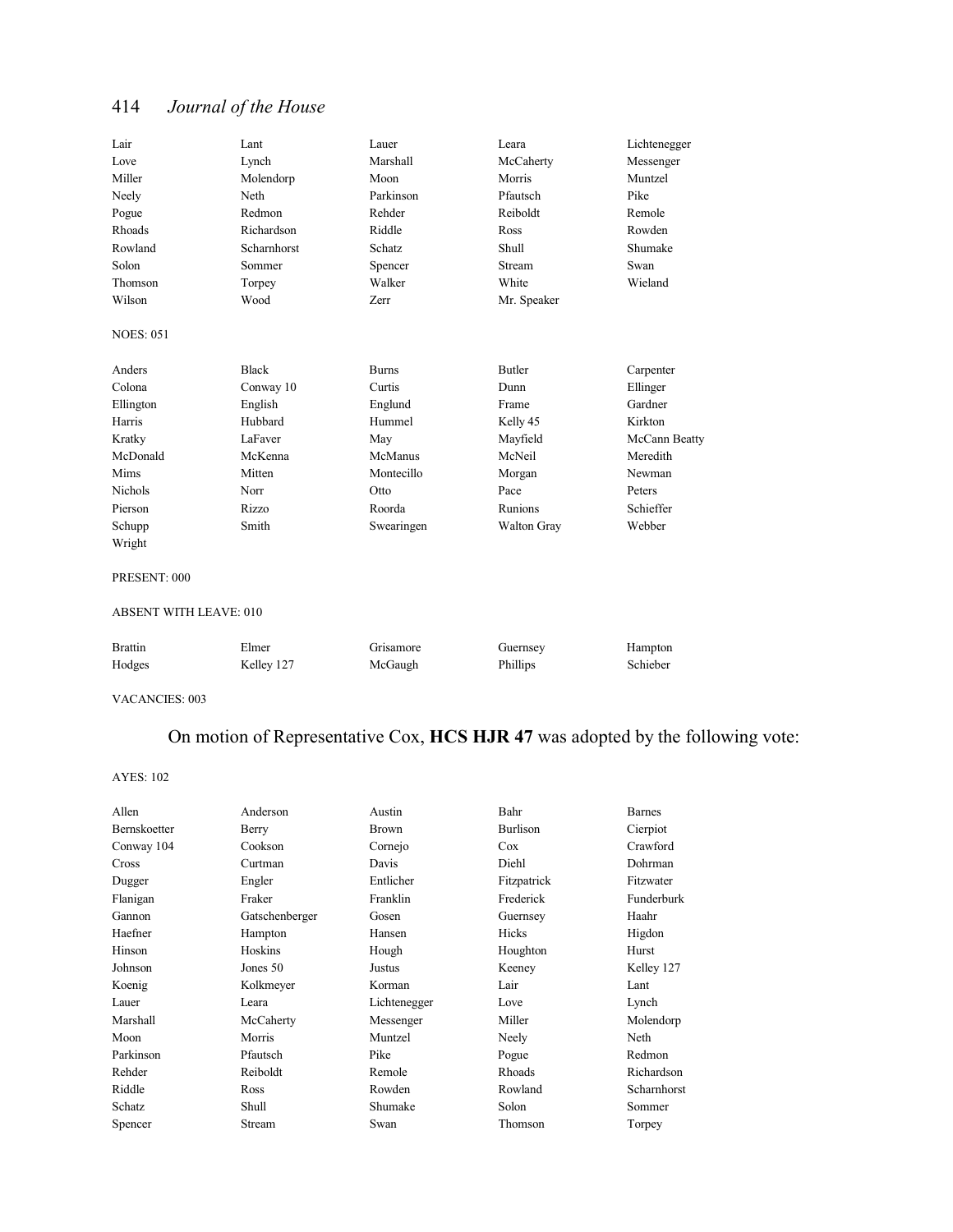## *Twenty-seventh Day–Tuesday, February 25, 2014* 415

| Walker<br>Zerr                | White<br>Mr. Speaker      | Wieland                | Wilson                | Wood                  |
|-------------------------------|---------------------------|------------------------|-----------------------|-----------------------|
| <b>NOES: 051</b>              |                           |                        |                       |                       |
| Anders<br>Colona              | <b>Black</b><br>Conway 10 | <b>Burns</b><br>Curtis | <b>Butler</b><br>Dunn | Carpenter<br>Ellinger |
| Ellington                     | English                   | Englund                | Frame                 | Gardner               |
| Harris                        | Hubbard                   | Hummel                 | Kelly 45              | Kirkton               |
| Kratky                        | LaFaver                   | May                    | Mayfield              | McCann Beatty         |
| McDonald                      | McKenna                   | McManus                | McNeil                | Meredith              |
| Mims                          | Mitten                    | Montecillo             | Morgan                | Newman                |
| <b>Nichols</b>                | Norr                      | Otto                   | Pace                  | Peters                |
| Pierson                       | Rizzo                     | Roorda                 | Runions               | Schieffer             |
| Schupp                        | Smith                     | Swearingen             | <b>Walton Gray</b>    | Webber                |
| Wright                        |                           |                        |                       |                       |
| PRESENT: 000                  |                           |                        |                       |                       |
| <b>ABSENT WITH LEAVE: 007</b> |                           |                        |                       |                       |
| <b>Brattin</b><br>Phillips    | Elmer<br>Schieber         | Grisamore              | Hodges                | McGaugh               |

VACANCIES: 003

## On motion of Representative Cox, **HCS HJR 47** was ordered perfected and printed.

## **PERFECTION OF HOUSE BILLS**

## **HB 1073**, relating to elections, was taken up by Representative Dugger.

Representative Diehl moved the previous question.

Which motion was adopted by the following vote:

| Allen        | Anderson       | Austin       | Bahr         | <b>Barnes</b> |
|--------------|----------------|--------------|--------------|---------------|
| Bernskoetter | Berry          | <b>Brown</b> | Burlison     | Cierpiot      |
| Conway 104   | Cookson        | Cornejo      | Cox          | Crawford      |
| Cross        | Curtman        | Davis        | Diehl        | Dohrman       |
| Dugger       | Engler         | Entlicher    | Fitzpatrick  | Fitzwater     |
| Flanigan     | Fraker         | Franklin     | Frederick    | Funderburk    |
| Gannon       | Gatschenberger | Gosen        | Grisamore    | Guernsey      |
| Haahr        | Haefner        | Hampton      | Hansen       | Hicks         |
| Higdon       | Hinson         | Hoskins      | Hough        | Houghton      |
| Hurst        | Johnson        | Jones 50     | Justus       | Keeney        |
| Kelley 127   | Koenig         | Kolkmeyer    | Korman       | Lair          |
| Lant         | Lauer          | Leara        | Lichtenegger | Love          |
| Lynch        | Marshall       | McCaherty    | Messenger    | Miller        |
| Molendorp    | Moon           | Morris       | Muntzel      | Neely         |
| Neth         | Parkinson      | Pfautsch     | Pike         | Pogue         |
| Redmon       | Rehder         | Reiboldt     | Remole       | Rhoads        |
| Richardson   | Riddle         | Ross         | Rowden       | Rowland       |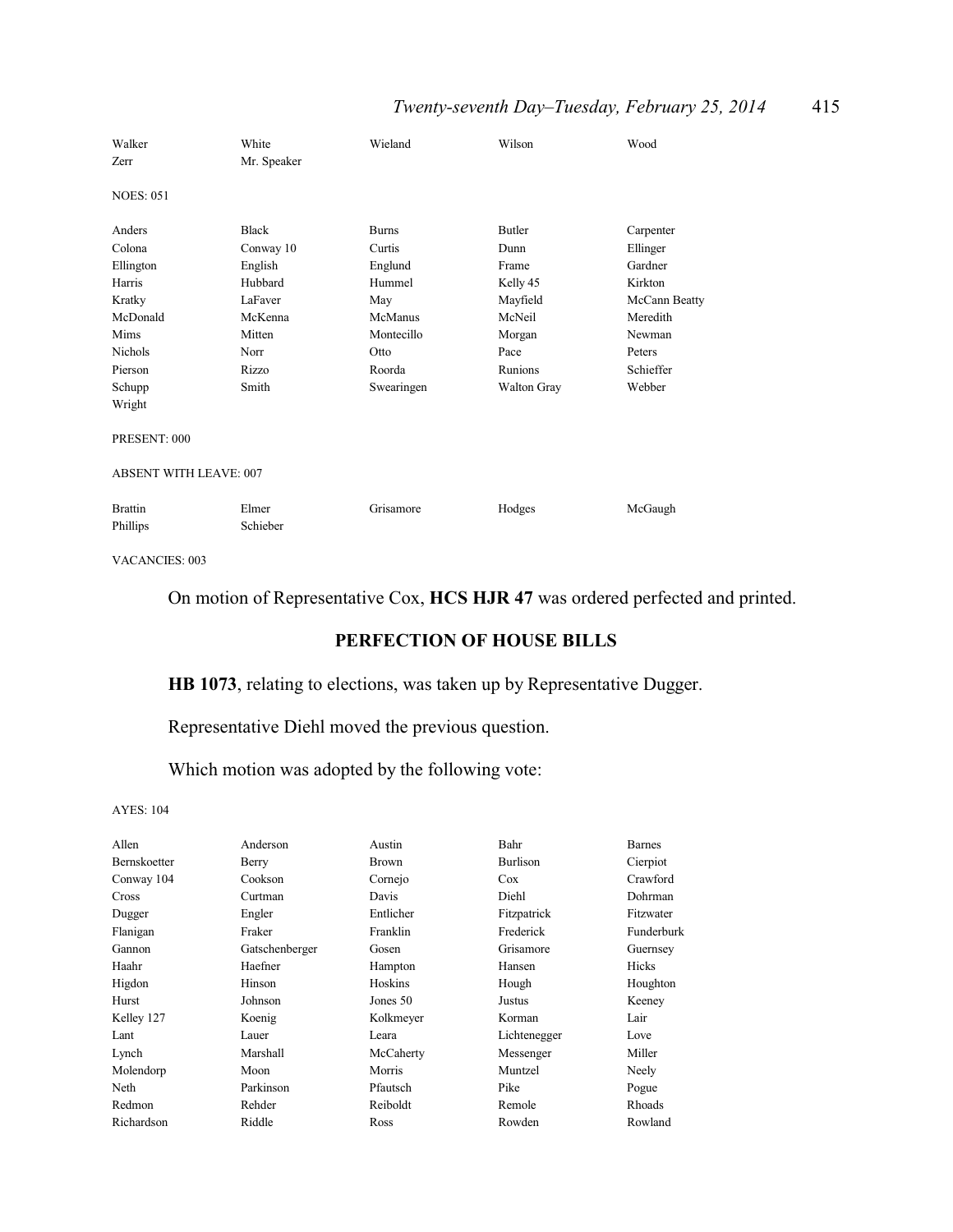| Scharnhorst                   | Schatz       | Schieber     | Shull         | Shumake       |
|-------------------------------|--------------|--------------|---------------|---------------|
| Solon                         | Sommer       | Spencer      | Stream        | Swan          |
| Thomson                       | Torpey       | Walker       | White         | Wieland       |
| Wilson                        | Wood         | Zerr         | Mr. Speaker   |               |
| <b>NOES: 051</b>              |              |              |               |               |
| Anders                        | <b>Black</b> | <b>Burns</b> | <b>Butler</b> | Carpenter     |
| Colona                        | Conway 10    | Curtis       | Dunn          | Ellinger      |
| Ellington                     | English      | Englund      | Frame         | Gardner       |
| Harris                        | Hubbard      | Hummel       | Kelly 45      | Kirkton       |
| Kratky                        | LaFaver      | May          | Mayfield      | McCann Beatty |
| McDonald                      | McKenna      | McManus      | McNeil        | Meredith      |
| Mims                          | Mitten       | Montecillo   | Morgan        | Newman        |
| <b>Nichols</b>                | Norr         | Otto         | Pace          | Peters        |
| Pierson                       | <b>Rizzo</b> | Roorda       | Runions       | Schieffer     |
| Schupp                        | Smith        | Swearingen   | Walton Gray   | Webber        |
| Wright                        |              |              |               |               |
| PRESENT: 000                  |              |              |               |               |
| <b>ABSENT WITH LEAVE: 005</b> |              |              |               |               |
| <b>Brattin</b>                | Elmer        | Hodges       | McGaugh       | Phillips      |

#### VACANCIES: 003

On motion of Representative Dugger, **HB 1073** was ordered perfected and printed by the following vote:

| Anderson       | Austin       | Bahr         | <b>Barnes</b> |
|----------------|--------------|--------------|---------------|
| Berry          | <b>Brown</b> | Burlison     | Cierpiot      |
| Cookson        | Cornejo      | Cox          | Crawford      |
| Curtman        | Davis        | Diehl        | Dohrman       |
| Engler         | Entlicher    | Fitzpatrick  | Fitzwater     |
| Fraker         | Franklin     | Frederick    | Funderburk    |
| Gatschenberger | Gosen        | Grisamore    | Guernsey      |
| Haefner        | Hampton      | Hansen       | Hicks         |
| Hinson         | Hoskins      | Hough        | Houghton      |
| Johnson        | Jones 50     | Justus       | Keeney        |
| Koenig         | Kolkmeyer    | Korman       | Lair          |
| Lauer          | Leara        | Lichtenegger | Love          |
| Marshall       | McCaherty    | Messenger    | Miller        |
| Moon           | Morris       | Muntzel      | Neely         |
| Parkinson      | Pfautsch     | Pike         | Pogue         |
| Rehder         | Reiboldt     | Remole       | Rhoads        |
| Riddle         | Ross         | Rowden       | Rowland       |
| Schatz         | Schieber     | Shull        | Shumake       |
| Sommer         | Spencer      | Stream       | Swan          |
| Torpey         | Walker       | White        | Wieland       |
| Wood           | Zerr         | Mr. Speaker  |               |
|                |              |              |               |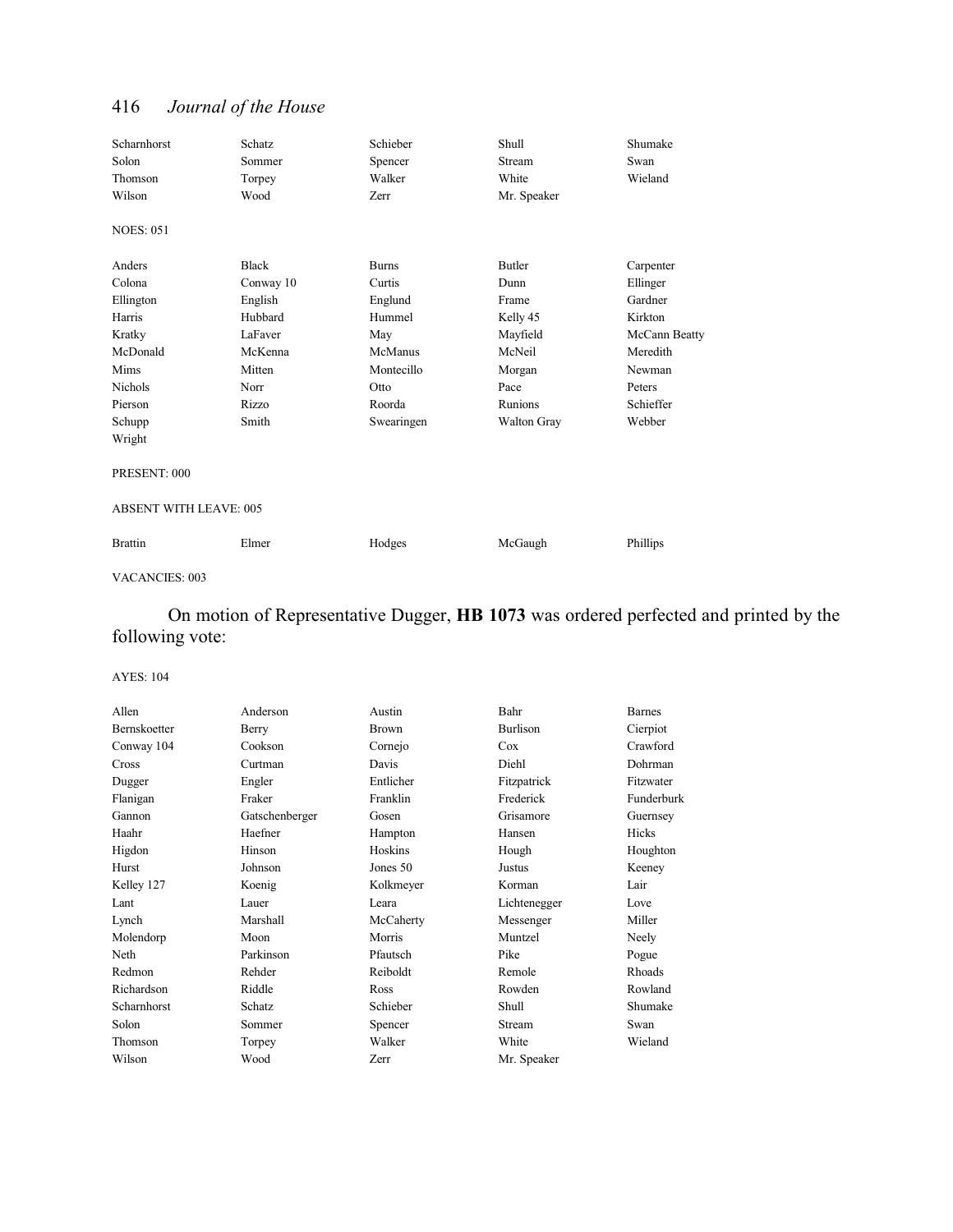| Anders                        | <b>Black</b> | <b>Burns</b> | Butler      | Carpenter     |
|-------------------------------|--------------|--------------|-------------|---------------|
| Colona                        | Conway 10    | Curtis       | Dunn        | Ellinger      |
| Ellington                     | English      | Englund      | Frame       | Gardner       |
| Harris                        | Hubbard      | Hummel       | Kelly 45    | Kirkton       |
| Kratky                        | LaFaver      | May          | Mayfield    | McCann Beatty |
| McDonald                      | McKenna      | McManus      | McNeil      | Meredith      |
| Mims                          | Mitten       | Montecillo   | Morgan      | Newman        |
| <b>Nichols</b>                | Norr         | Otto         | Pace        | Peters        |
| Pierson                       | Rizzo        | Roorda       | Runions     | Schieffer     |
| Schupp                        | Smith        | Swearingen   | Walton Gray | Webber        |
| Wright                        |              |              |             |               |
| PRESENT: 000                  |              |              |             |               |
| <b>ABSENT WITH LEAVE: 005</b> |              |              |             |               |
| <b>Brattin</b>                | Elmer        | Hodges       | McGaugh     | Phillips      |
| VACANCIES: 003                |              |              |             |               |

NOES: 051

Representative Keeney assumed the Chair.

**HB 1173**, relating to claims arising out of the rendering of or failure to render health care services, was taken up by Representative Burlison.

**HB 1173** was laid over.

## **REFERRAL OF HOUSE JOINT RESOLUTION**

The following House Joint Resolution was referred to the Committee indicated:

**HCS HJR 47** - Fiscal Review

## **REFERRAL OF HOUSE BILL - APPROPRIATIONS**

The following House Bill was referred to the Committee indicated:

**HB 2020** - Budget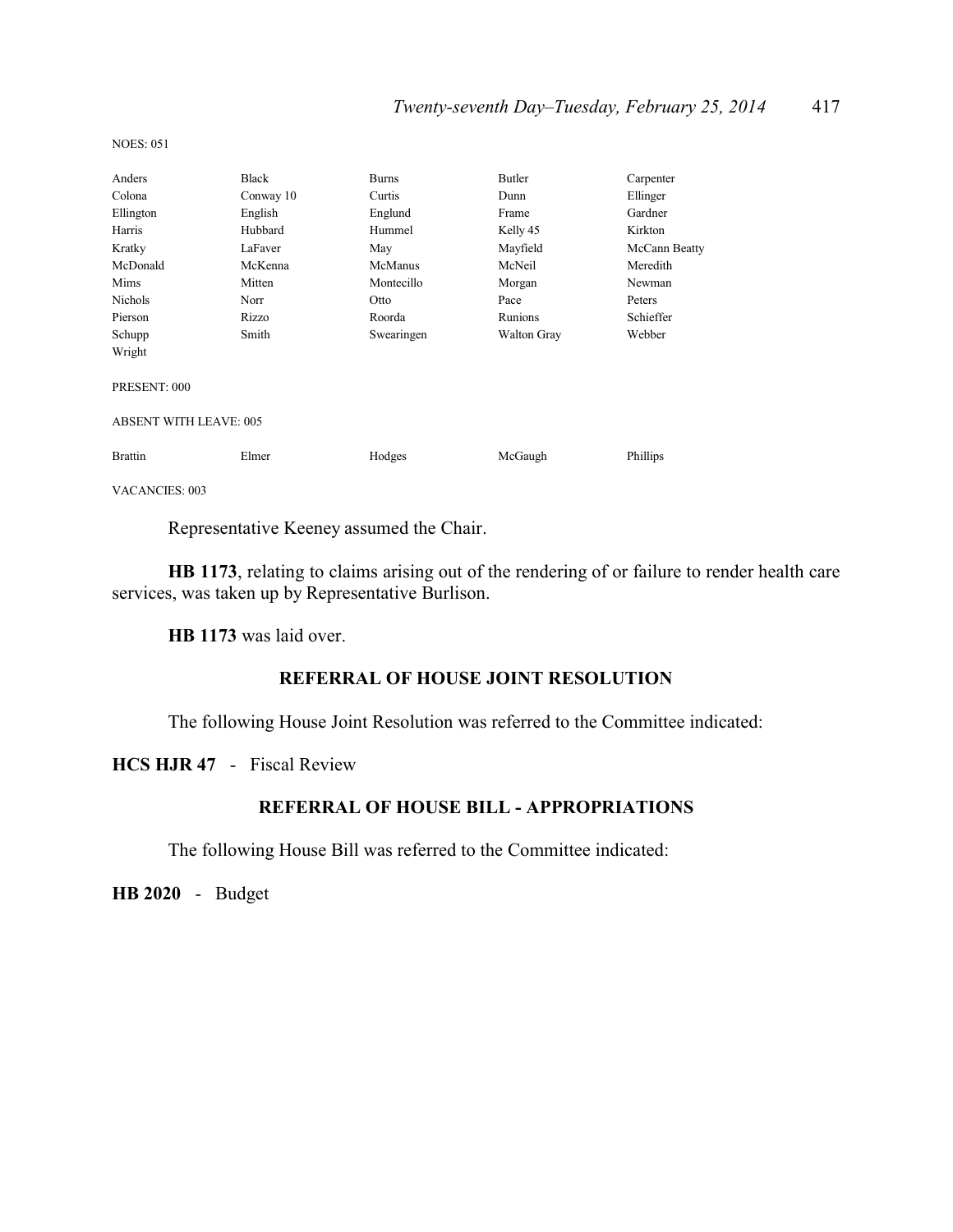## **REFERRAL OF HOUSE BILLS**

The following House Bills were referred to the Committee indicated:

|                     |                | HB 1073 - Fiscal Review                                  |
|---------------------|----------------|----------------------------------------------------------|
|                     |                | HB 1268 - Fiscal Review                                  |
|                     |                | <b>HB 1843</b> - Elementary and Secondary Education      |
| <b>HB</b> 1844      |                | - Higher Education                                       |
| <b>HB</b> 1845      |                | - Health Care Policy                                     |
| <b>HB</b> 1846      |                | - Health Care Policy                                     |
| <b>HB 1847</b>      |                | - Elementary and Secondary Education                     |
| <b>HB</b> 1848      |                | - Children, Families, and Persons with Disabilities      |
| <b>HB</b> 1849      |                | - Children, Families, and Persons with Disabilities      |
| <b>HB 1850</b>      |                | - Transportation                                         |
| <b>HB 1851</b>      |                | - General Laws                                           |
| <b>HB</b> 1852      |                | - Agriculture Policy                                     |
| <b>HB</b> 1853      |                | - Local Government                                       |
|                     |                | HB 1854 - Transportation                                 |
| HB 1855 - Judiciary |                |                                                          |
|                     |                | <b>HB 1856</b> - Elementary and Secondary Education      |
| <b>HB 1857</b>      |                | - Judiciary                                              |
| <b>HB</b> 1858      |                | - Judiciary                                              |
| <b>HB 1859</b>      |                | - Administration and Accounts                            |
|                     |                | HB 1860 - Insurance Policy                               |
|                     |                | <b>HB 1862</b> - Tourism and Natural Resources           |
| <b>HB</b> 1863      |                | - Crime Prevention and Public Safety                     |
| <b>HB</b> 1865      |                | - Ways and Means                                         |
| <b>HB</b> 1866      |                | - Transportation                                         |
| <b>HB 1867</b>      |                | - Utilities                                              |
| <b>HB 1870</b>      |                | - Higher Education                                       |
| <b>HB</b> 1871      | $\sim$ $^{-1}$ | Elementary and Secondary Education                       |
| <b>HB 1872</b>      |                | - Special Standing Committee on Small Business           |
| <b>HB</b> 1873      |                | - Downsizing State Government                            |
| <b>HB</b> 1874      |                | - Health Insurance                                       |
|                     |                | <b>HB 1875</b> - Professional Registration and Licensing |
|                     |                | HB 1876 - Health Care Policy                             |
| HB 1877 - Utilities |                |                                                          |
| HB 1878 - Judiciary |                |                                                          |
|                     |                | HB 1882 - Retirement                                     |
|                     |                | HB 1884 - Elections                                      |
|                     |                | HB 1885 - Judiciary                                      |
|                     |                | HB 1886 - Special Standing Committee on Corrections      |
|                     |                | HB 1887 - Judiciary<br>HB 1888 - Elections               |
|                     |                | HB 1936 - Elections                                      |
|                     |                | HB 1937 - Agri-Business                                  |
| HB 1951 -           |                |                                                          |
|                     |                | Judiciary                                                |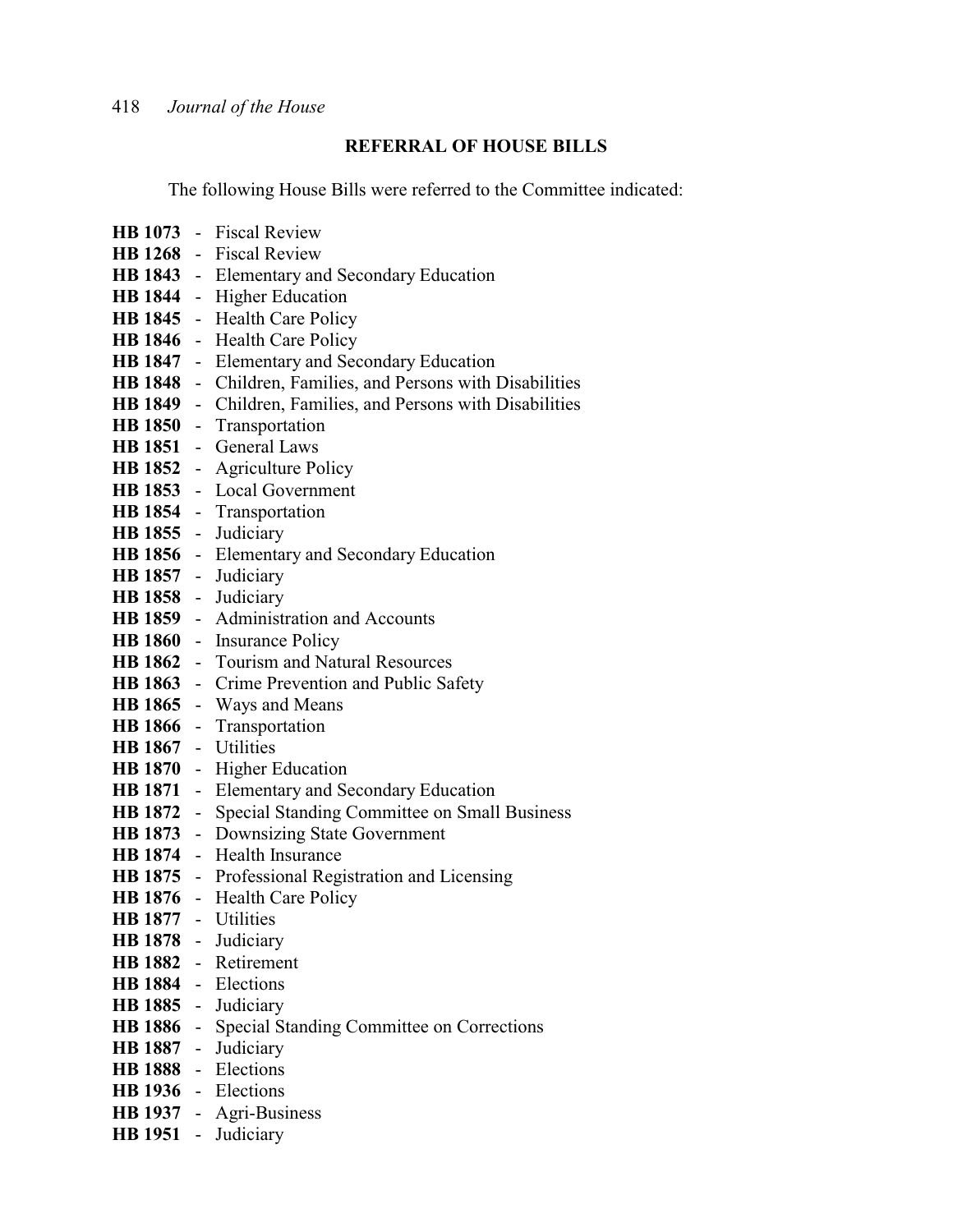## **REFERRAL OF SENATE CONCURRENT RESOLUTION**

The following Senate Concurrent Resolution was referred to the Committee indicated:

**SCR 19** - Tourism and Natural Resources

#### **REFERRAL OF SENATE BILL**

The following Senate Bill was referred to the Committee indicated:

**SS SB 668** - General Laws

#### **COMMITTEE REPORTS**

**Committee on Elections**, Chairman Entlicher reporting:

Mr. Speaker: Your Committee on Elections, to which was referred **HB 1902**, begs leave to report it has examined the same and recommends that it **Do Pass with House Committee Substitute**, and pursuant to Rule 25(34)(f) be referred to the Committee on Rules.

**Committee on Higher Education**, Chairman Thomson reporting:

Mr. Speaker: Your Committee on Higher Education, to which was referred **HB 1308**, begs leave to report it has examined the same and recommends that it **Do Pass with House Committee Substitute**, and pursuant to Rule 25(34)(f) be referred to the Committee on Rules.

Mr. Speaker: Your Committee on Higher Education, to which was referred **HB 1389**, begs leave to report it has examined the same and recommends that it **Do Pass by Consent with House Committee Substitute**, and pursuant to Rule 25(34)(f) be referred to the Committee on Rules.

**Committee on Transportation**, Chairman Schatz reporting:

Mr. Speaker: Your Committee on Transportation, to which was referred **HB 1802**, begs leave to report it has examined the same and recommends that it **Do Pass by Consent**, and pursuant to Rule 25(34)(f) be referred to the Committee on Rules.

**Committee on Utilities**, Chairman Funderburk reporting:

Mr. Speaker: Your Committee on Utilities, to which was referred **HB 1358**, begs leave to report it has examined the same and recommends that it **Do Pass**, and pursuant to Rule 25(34)(f) be referred to the Committee on Rules.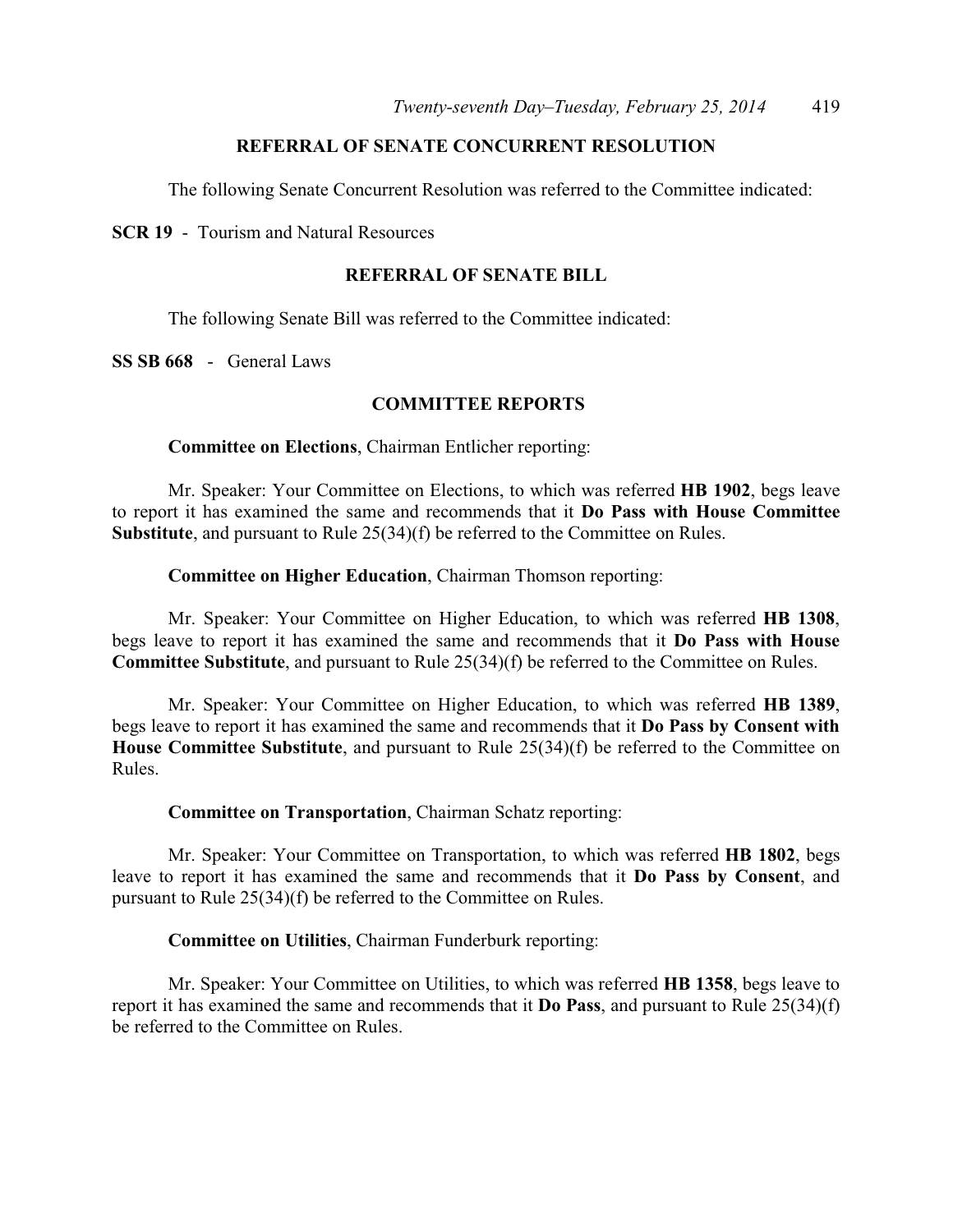**Committee on Workforce Development and Workplace Safety**, Chairman Lant reporting:

Mr. Speaker: Your Committee on Workforce Development and Workplace Safety, to which was referred **HB 1144**, begs leave to report it has examined the same and recommends that it **Do Pass**, and pursuant to Rule 25(34)(f) be referred to the Committee on Rules.

Mr. Speaker: Your Committee on Workforce Development and Workplace Safety, to which was referred **HB 1642**, begs leave to report it has examined the same and recommends that it **Do Pass**, and pursuant to Rule 25(34)(f) be referred to the Committee on Rules.

**Committee on Rules**, Chairman Riddle reporting:

Mr. Speaker: Your Committee on Rules, to which was referred **HB 1136**, begs leave to report it has examined the same and recommends that it **Do Pass - not Consent**.

Mr. Speaker: Your Committee on Rules, to which was referred **HCS HB 1181**, begs leave to report it has examined the same and recommends that it **Do Pass - Consent**.

Mr. Speaker: Your Committee on Rules, to which was referred **SB 649**, begs leave to report it has examined the same and recommends that it **Do Pass**.

Mr. Speaker: Your Committee on Rules, to which was referred **SS SCS SB 650**, begs leave to report it has examined the same and recommends that it **Do Pass**.

Mr. Speaker: Your Committee on Rules, to which was referred **SCS SB 651**, begs leave to report it has examined the same and recommends that it **Do Pass**.

Mr. Speaker: Your Committee on Rules, to which was referred **SB 652**, begs leave to report it has examined the same and recommends that it **Do Pass**.

Mr. Speaker: Your Committee on Rules, to which was referred **HCS SS SCS SB 653**, begs leave to report it has examined the same and recommends that it **Do Pass**.

#### **INTRODUCTION OF HOUSE BILLS**

The following House Bills were read the first time and copies ordered printed:

**HB 1980**, introduced by Representatives Pierson, Hubbard, Ellington, Pace, Peters, May, Newman, Morgan, Gardner, Ellinger, Nichols, Mims, Dunn, Kratky, Carpenter and Butler, relating to personal care assistance services.

**HB 1981**, introduced by Representatives Pierson, Butler, Pace, Curtis, Ellington and Walton Gray, relating to the regulation of residential rental property in fourth class cities.

**HB 1982**, introduced by Representative Rehder, relating to landlord-tenant actions.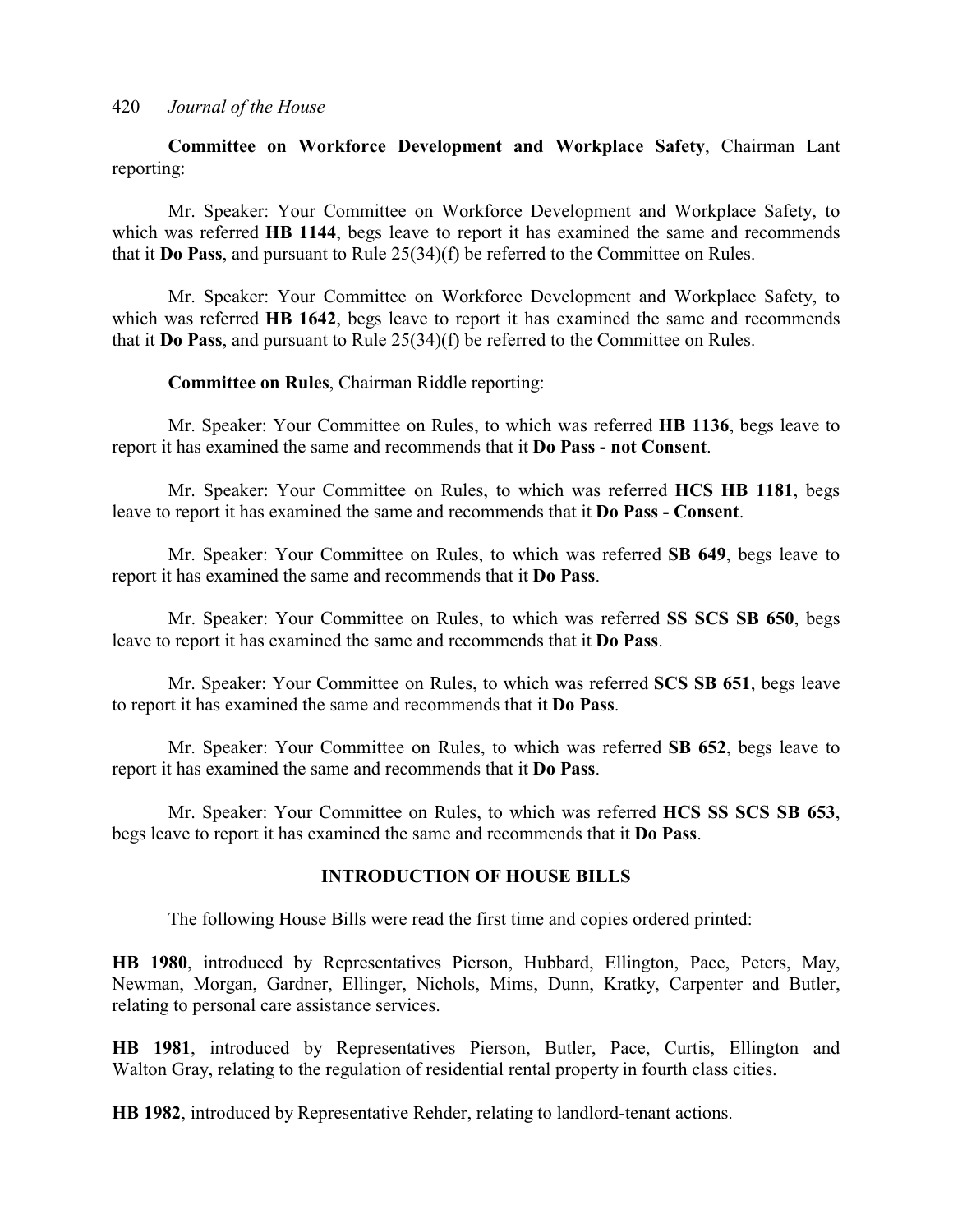**HB 1983**, introduced by Representative Kolkmeyer, relating to traffic regulations.

**HB 1984**, introduced by Representatives English, Walker, LaFaver, Dohrman, Leara, Allen, Kolkmeyer, Funderburk, Walton Gray, Roorda, Carpenter, Butler, Frame, McKenna, Burns, Schieffer, Davis, Lair and Otto, relating to higher education tuition benefits for veterans, other military personnel, and dependants.

**HB 1985**, introduced by Representatives Gardner, Hubbard, Smith, Ellington, Morgan, Kirkton and McNeil, relating to the Health Care Professionals Cultural Competency Act.

**HB 1986**, introduced by Representatives Gardner, Hubbard, Smith, Morgan and McNeil, relating to first degree murder.

**HB 1987**, introduced by Representatives Dohrman, Muntzel, Pike, Lynch, Miller, Hansen and Anderson, relating to assessment in newly-created political subdivisions.

**HB 1988**, introduced by Representatives Moon, Burlison, Anderson, Swan, Cornejo, Bahr, Fraker and Carpenter, relating to hearing instruments.

**HB 1989**, introduced by Representatives Morgan, Walton Gray, Kirkton, Pace, Meredith, McDonald, Pierson, Butler, Mims, McCann Beatty, Hummel, Rizzo, LaFaver, Kelly (45), Ellington, Colona, Burns, Runions, Smith, Mayfield, Curtis, Gardner, English, Hubbard, May, Dunn, Mitten, Ellinger, Newman, Nichols, Swearingen and Conway (10), relating to individual income tax.

**HB 1990**, introduced by Representatives Fitzwater, Fraker and Redmon, relating to the designation of a highway.

The following member's presence was noted: Phillips.

#### **ADJOURNMENT**

On motion of Representative Diehl, the House adjourned until 10:00 a.m., Wednesday, February 26, 2014.

#### **COMMITTEE HEARINGS**

AGRICULTURE POLICY Wednesday, February 26, 2014, 5:00 PM or Upon Afternoon Adjournment, whichever is later, South Gallery. Executive session will be held: SB 591 Executive session may be held on any matter referred to the committee.

APPROPRIATIONS - PUBLIC SAFETY AND CORRECTIONS Tuesday, March 4, 2014, 2:00 PM, House Hearing Room 3. Executive session may be held on any matter referred to the committee.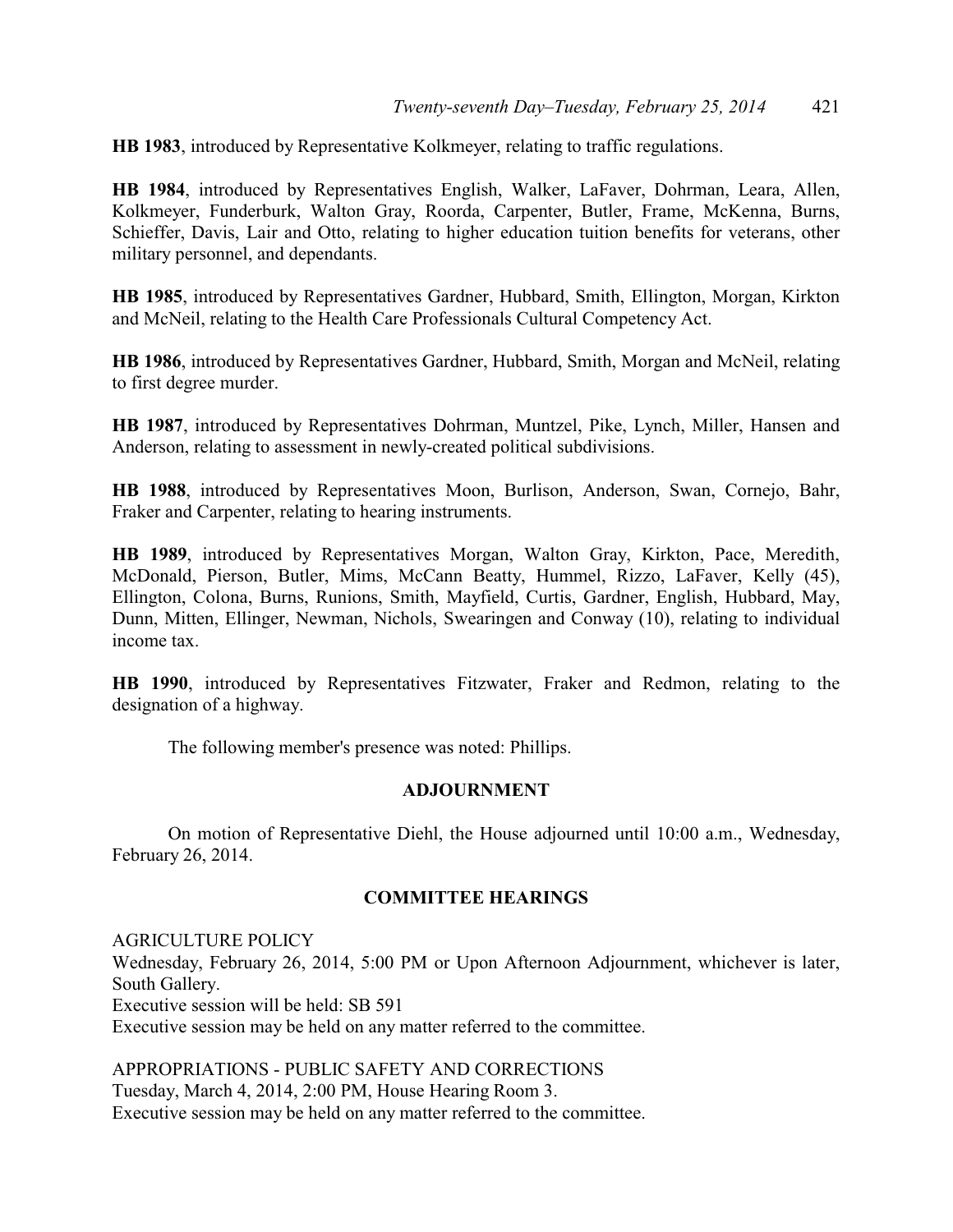### BUDGET

Thursday, February 27, 2014, 8:00 AM, House Hearing Room 3. Executive session may be held on any matter referred to the committee. Appropriation Chairs will present their budget recommendations.

## BUDGET

Tuesday, March 4, 2014, Upon Morning Adjournment, House Hearing Room 3. Public hearing will be held: HB 1242 Executive session may be held on any matter referred to the committee.

## DOWNSIZING STATE GOVERNMENT

Thursday, February 27, 2014, 8:00 AM, House Hearing Room 4. Public hearing will be held: HB 1769, HB 1834, HB 1586 Executive session may be held on any matter referred to the committee.

ELEMENTARY AND SECONDARY EDUCATION Wednesday, February 26, 2014, 8:00 AM, House Hearing Room 6. Public hearing will be held: HB 1689, HB 1823 Executive session may be held on any matter referred to the committee.

## ELEMENTARY AND SECONDARY EDUCATION

Thursday, February 27, 2014, 30 minutes after adjournment, House Hearing Room 6. Public hearing will be held: HB 1868, HB 1869, HB 1822, HB 1139 Executive session may be held on any matter referred to the committee.

#### EMERGING ISSUES IN AGRICULTURE

Wednesday, February 26, 2014, 8:30 AM, House Hearing Room 4. Public hearing will be held: HB 1836 Executive session may be held on any matter referred to the committee.

FISCAL REVIEW Thursday, February 27, 2014, 8:30 AM, House Hearing Room 2. Executive session may be held on any matter referred to the committee.

HEALTH CARE POLICY Wednesday, February 26, 2014, 12:00 PM, House Hearing Room 6. Public hearing will be held: HB 1375, HB 1745, HB 1779 Executive session may be held on any matter referred to the committee.

HEALTH CARE POLICY Thursday, February 27, 2014, 8:00 AM, House Hearing Room 6. Public hearing will be held: HB 1314, HB 1641 Executive session may be held on any matter referred to the committee. Note bill changes for Thursday hearing AMENDED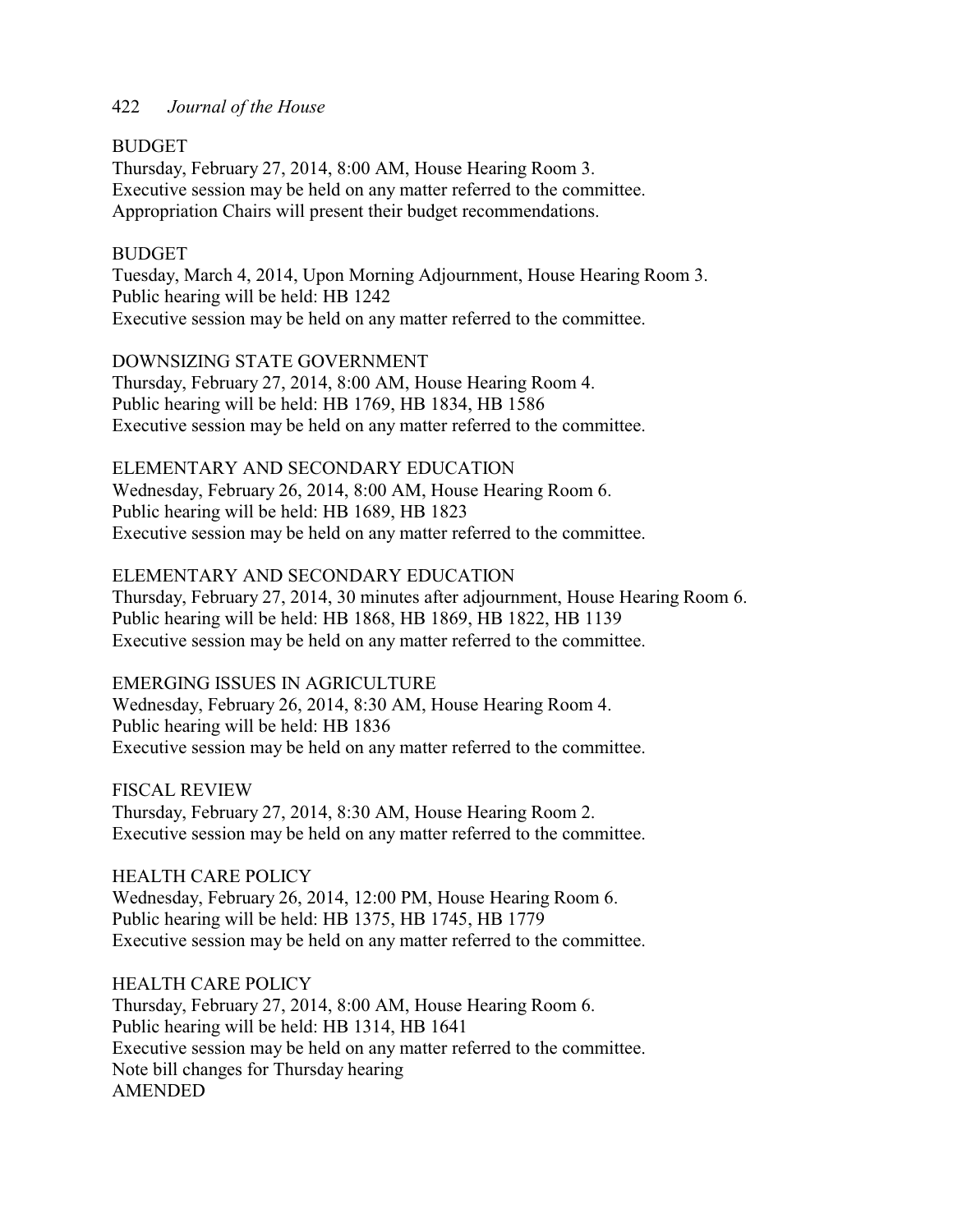### INTERNATIONAL TRADE

Wednesday, February 26, 2014, Upon Morning Adjournment, South Gallery. Executive session will be held: HCR 12 Executive session may be held on any matter referred to the committee.

#### JOINT COMMITTEE ON LEGISLATIVE RESEARCH

Monday, March 3, 2014, 3:00 PM, House Hearing Room 1. Fiscal notes. Some portions of the meeting may be closed pursuant to Section 610.021.

#### JUDICIARY

Wednesday, February 26, 2014, 12:00 PM, House Hearing Room 1. Public hearing will be held: HB 1149, HB 1243, HB 1737, HB 1612, HB 1775 Executive session will be held: HB 1492, HB 1231 Executive session may be held on any matter referred to the committee.

#### LOCAL GOVERNMENT

Thursday, February 27, 2014, 8:00 AM, House Hearing Room 5. Public hearing will be held: HB 1348, HB 1728, HB 1825, HB 1829 Executive session may be held on any matter referred to the committee.

#### PROFESSIONAL REGISTRATION AND LICENSING

Wednesday, February 26, 2014, 12:00 PM, House Hearing Room 5. Public hearing will be held: HB 1683, HB 1842, HB 1685, HB 1824 Executive session may be held on any matter referred to the committee.

#### RETIREMENT

Thursday, February 27, 2014, 9:00 AM, House Hearing Room 1. Public hearing will be held: HB 1821 Executive session may be held on any matter referred to the committee.

SPECIAL STANDING COMMITTEE ON CORRECTIONS Wednesday, February 26, 2014, 8:00 AM, House Hearing Room 5. Public hearing will be held: HB 1567, HB 1754, HB 1791, HB 1792 Executive session will be held: HB 1090 Executive session may be held on any matter referred to the committee.

SPECIAL STANDING COMMITTEE ON SMALL BUSINESS Wednesday, February 26, 2014, 12:00 PM, House Hearing Room 7. Public hearing will be held: HB 1801, HB 1831, HB 1814 Executive session will be held: HB 1563, HB 1564, HB 1725, HB 1733 Executive session may be held on any matter referred to the committee.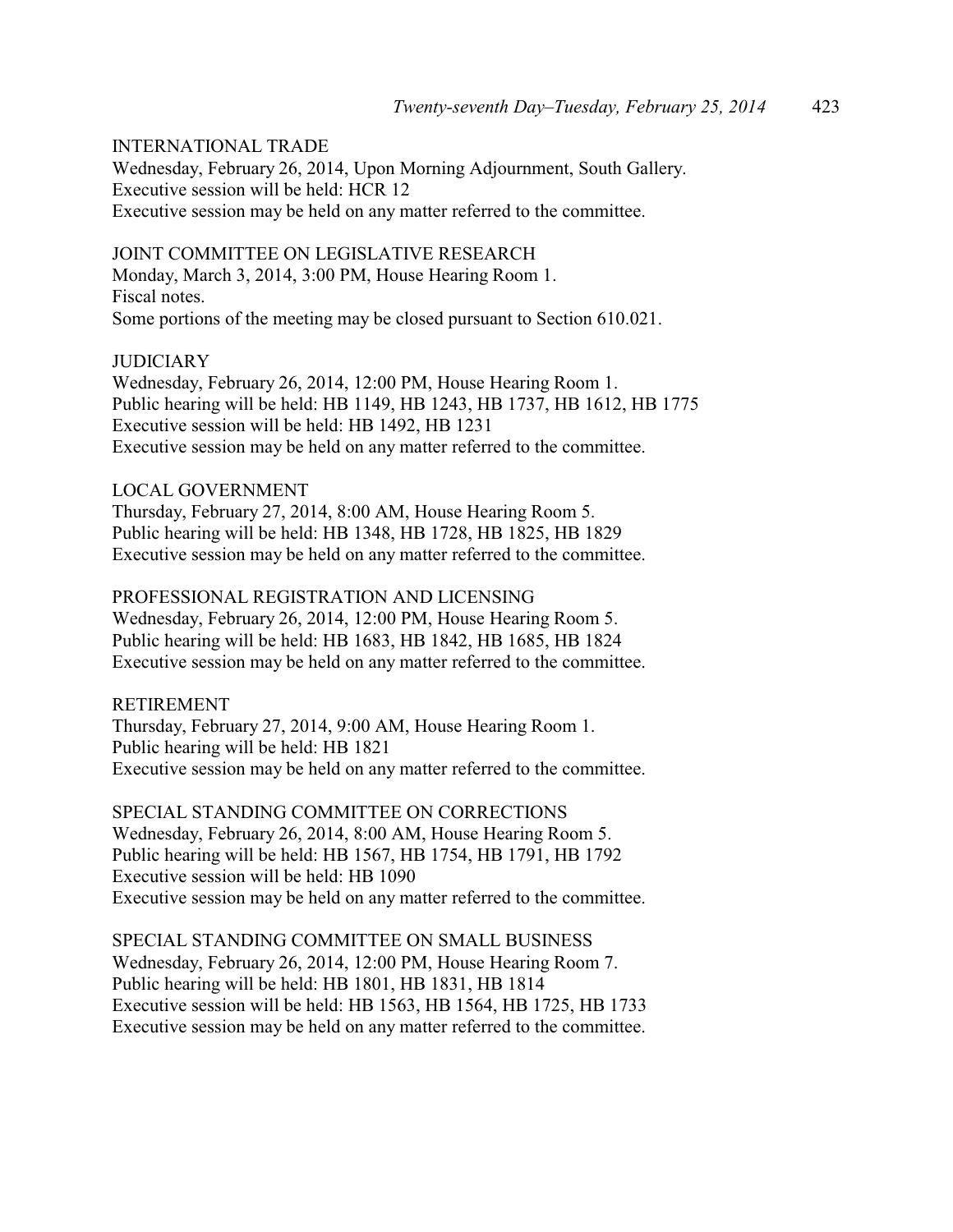SPECIAL STANDING COMMITTEE ON URBAN ISSUES Monday, March 3, 2014, 5:00 PM or Upon Adjournment, House Hearing Room 5. Public hearing will be held: HB 1541, HB 1695, HB 1703, HB 1763 Executive session will be held: HB 1541, HB 1076, HB 1233 Executive session may be held on any matter referred to the committee.

## TOURISM AND NATURAL RESOURCES

Thursday, February 27, 2014, 8:00 AM, House Hearing Room 7. Annual joint meeting of House Tourism and Natural Resources Committee and Senate Jobs, Economic Development and Local Government Committee. Presentation by the Division of Tourism

#### **UTILITIES**

Wednesday, February 26, 2014, 8:00 AM, House Hearing Room 7. Public hearing will be held: HB 1651, HB 1795 Executive session may be held on any matter referred to the committee. Hearing schedule change - HB 1622 and HB 1744 will not be heard this week. AMENDED

## **HOUSE CALENDAR**

## TWENTY-EIGHTH DAY, WEDNESDAY, FEBRUARY 26, 2014

## **HOUSE BILLS FOR SECOND READING**

HB 1980 through HB 1990

## **HOUSE JOINT RESOLUTIONS FOR PERFECTION**

HCS HJR 56 - Richardson

## **HOUSE BILLS FOR PERFECTION - APPROPRIATIONS**

HB 2014 - Stream

## **HOUSE BILLS FOR PERFECTION**

- 1 HB 1191 Miller
- 2 HB 1198 Funderburk
- 3 HB 1219 Dugger
- 4 HCS HB 1349 Richardson
- 5 HB 1454 Swan
- 6 HCS HBs 1310 & 1236 Torpey
- 7 HCS HBs 1307 & 1313 Elmer
- 8 HB 1652 Funderburk
- 9 HCS HB 1192 Miller
- 10 HCS HB 1557 Hinson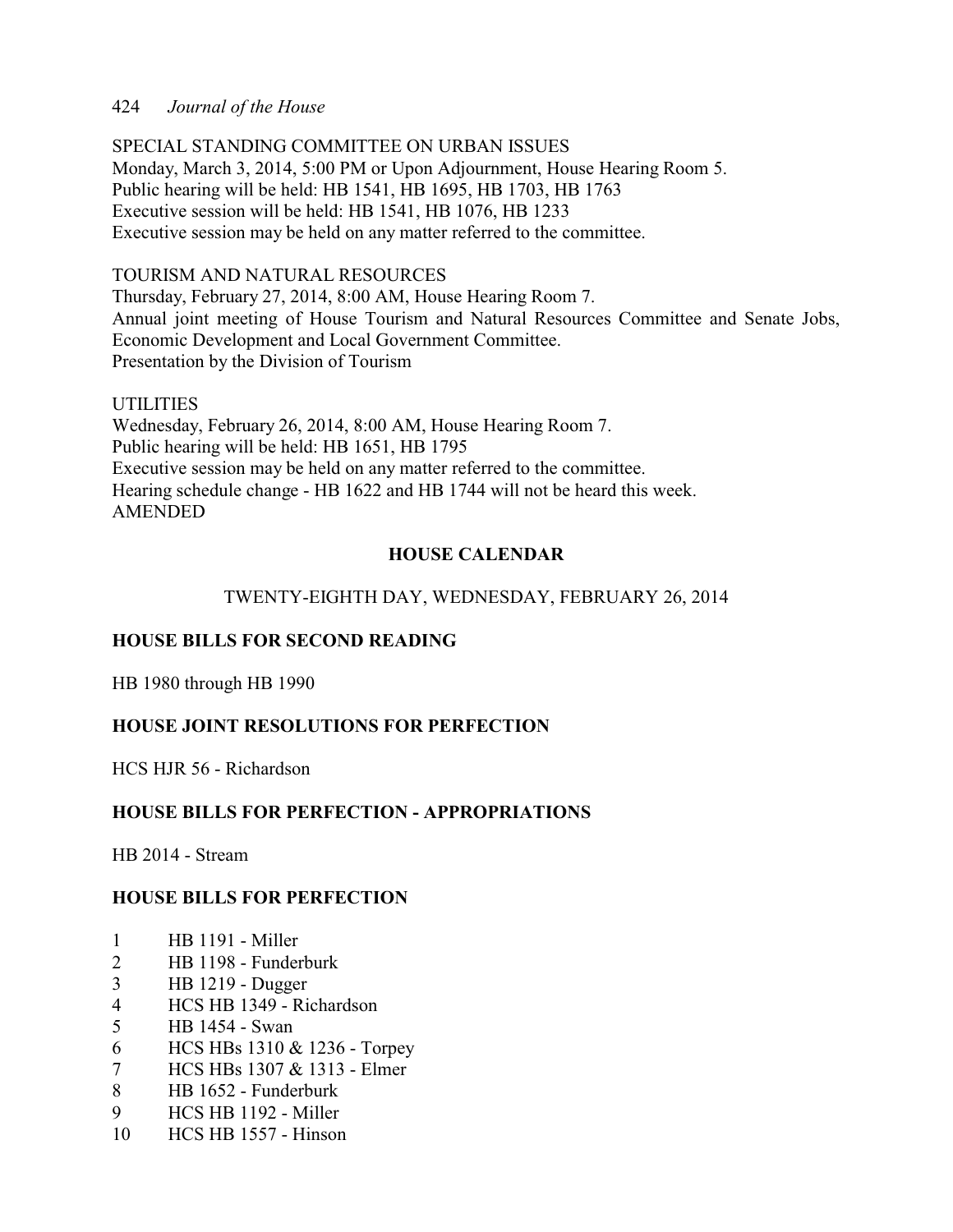- HCS HB 1089 McCaherty
- HB 1173 Burlison
- HCS HB 1261 Pfautsch
- HB 1390 Thomson
- HB 1495 Torpey
- HCS HB 1501 Zerr
- HB 1271 Molendorp
- HCS HB 1326 Guernsey
- HB 1388 Cornejo
- 20 HB 1435 Johnson<br>21 HB 1573 Lauer
- **HB 1573 Lauer**

#### **HOUSE BILLS FOR PERFECTION - REVISION**

- 1 HCS HRB 1298 Flanigan<br>2 HCS HRB 1299 Flanigan
- HCS HRB 1299 Flanigan

## **HOUSE BILLS FOR PERFECTION - CONSENT**

(2/19/2014)

- HB 1110 Rowland
- HB 1359 Flanigan
- HCS HBs 1646 & 1515 Jones (110)
- HCS HB 1426 Diehl

#### (2/24/2014)

- HCS HB 1296 Koenig
- HB 1496 Reiboldt

(2/25/2014)

- HB 1337 Fitzwater
- HB 1338 Fitzwater
- HCS HB 1391 Hurst
- HCS HB 1459 Lauer
- HB 1532 Spencer
- HCS HB 1644 Lant

#### **HOUSE BILLS FOR THIRD READING**

HB 1268, (Fiscal Review 2/25/14) - Curtman